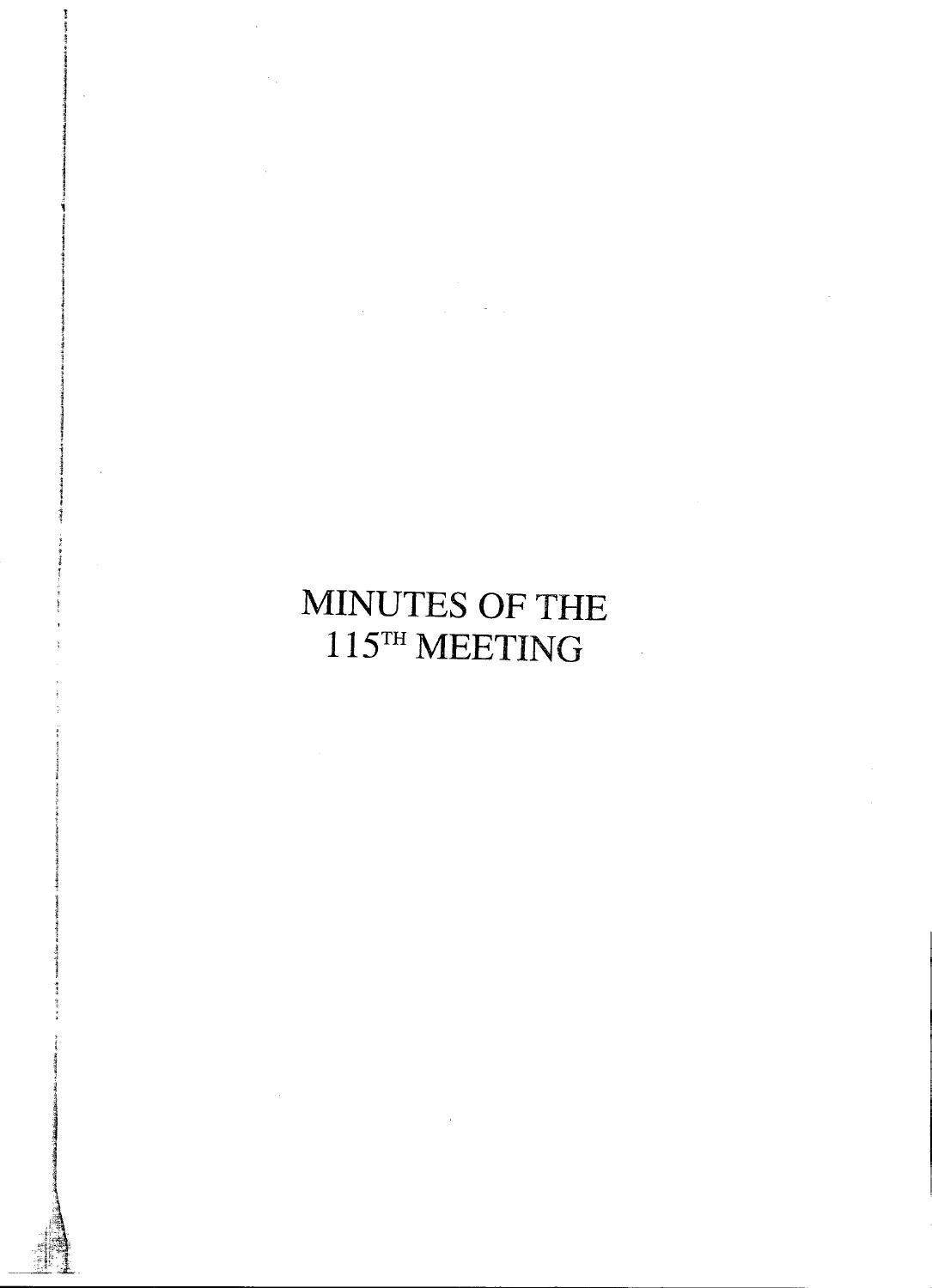#### FEDERAL GOVERNMENT EMPLOYEES HOUSING FOUNDATION 10, MAUVE AREA, G-10/4, ISLAMABAD «»

Subject: - MINUTES OF 115<sup>th</sup> MEETING OF EXECUTIVE COMMITTEE / BOARD<br>OF DIRECTORS OF FEDERAL GOVERNMENT EMPLOYEES OF DIRECTORS HOUSING FOUNDATION HELD ON 26.04.2011

The 115<sup>th</sup> meeting of the Executive Committee/Board of Directors of Federal Government Employees Housing Foundation was held on 26.04.2011 at i<sup>230</sup> hours in the Committee Room of Federal Government Employees Housing Foundation, Islamabad.

("

<sup>I</sup> ' .  $\mid$  'est...

 $~\mathbb{R}$  .

=

**INSTRUMENT** 

 $\mathbb{R}_{\mathbb{Z}}$ ■ 4 − 5  $-+$  $\epsilon$  :

2. The minutes of the said meeting are enclosed for information *i\record.*

Encl: As above

- *1.1* Raja Muhammad Abbas, -Chief Executive / Secretary, *Mia* Housing & VVorks, Islamabad.
- 3/ Mr. Sher Ayub Khan, Joint Secretary, *Mia* Housing &. Works, Islamabad.
- 5. / Mr. Shah Din Sheikh, Director General, Pak. PWD. Islamabad.
- $\mathcal{N}^{C}$  (see  $_{C}$ Mr. Tahir Shamshad  $M$ ember (Planning), Capital Developmen<sup>2</sup> Islamabad. 7.'

Khawaja Muhammad Siddiq Akbar, Managing Director, Pakistan Housing Authority, Islamabad.

*A/~./I~~'/ A;::-- Z/\_ //* / \_~?/~-;-I-~;;:--;I",,~\_.

*<i>(AHMED TAIMOOR NASIR)* Company Secretary / Director(Admn) Tele: 051/9106063,

 $\mathcal{C}$ 

2. / Mr. Nasar Hayat, A~d.itional Secretary, -. '.. r-- Ministry of !ntendr, <sup>~</sup> .[ 'j -1slamabaa. - (

 $\overline{\phantom{a}}$ 

4': Mr. M. Liaquat Munir Rao. Financial Advisor (Works), *Mlo* Housing & Works; Islamabad.

 $6.$  *Hafiz M. Ziauddin*. Joint Secretary, Cabinet Division Islamabad." .  $7$  .



ie...  $\leq$  /

*''y.* \'~Y ...•

*~\ " . . <sup>r</sup> --,* ~\ .!,' i <sup>v</sup> -

 $\mathcal{L}$ 

 $\cup$ 

- 8. <sup>of</sup> Mr. Gulzar Hussain Zaidi, NJoint Engineering Advisor, *M/o* Housing & Works, Islamabad.
- Mr., Muhammad Ashfaq Ghumman Deputy Secretary (Admn), *M/o* Housing & Works, Islamabad.  $10^{6}$

 $\mathbf{y} = (x, y)$  $\mathbf{I} \cdot \mathbf{I} \cdot \mathbf{I} \cdot \mathbf{I} \cdot \mathbf{I} \cdot \mathbf{I} \cdot \mathbf{I} \cdot \mathbf{I} \cdot \mathbf{I} \cdot \mathbf{I} \cdot \mathbf{I} \cdot \mathbf{I} \cdot \mathbf{I} \cdot \mathbf{I} \cdot \mathbf{I} \cdot \mathbf{I} \cdot \mathbf{I} \cdot \mathbf{I} \cdot \mathbf{I} \cdot \mathbf{I} \cdot \mathbf{I} \cdot \mathbf{I} \cdot \mathbf{I} \cdot \mathbf{I} \cdot \mathbf{I} \cdot \mathbf{I} \cdot \mathbf{I} \cdot \mathbf{$  $\frac{1}{2}$ *./t--.<sup>r</sup>* <sup>f</sup> /' / ~I

 $. \, 5$ 

/'-::~~ /. . Let  $\mathcal{L}_\text{c}$  , and - i  $\mathbb{R}^+$ 

CC: P.S. to Director General, FGE Housing Foundation, Islamabad Islamabad.<br>
Islamabad.<br>
CC: P.S. to Director General, FGE Housing Foundation, Islamab.<br>
CC: P.S. to Director General, FGE Housing Foundation, Islamab.

'.~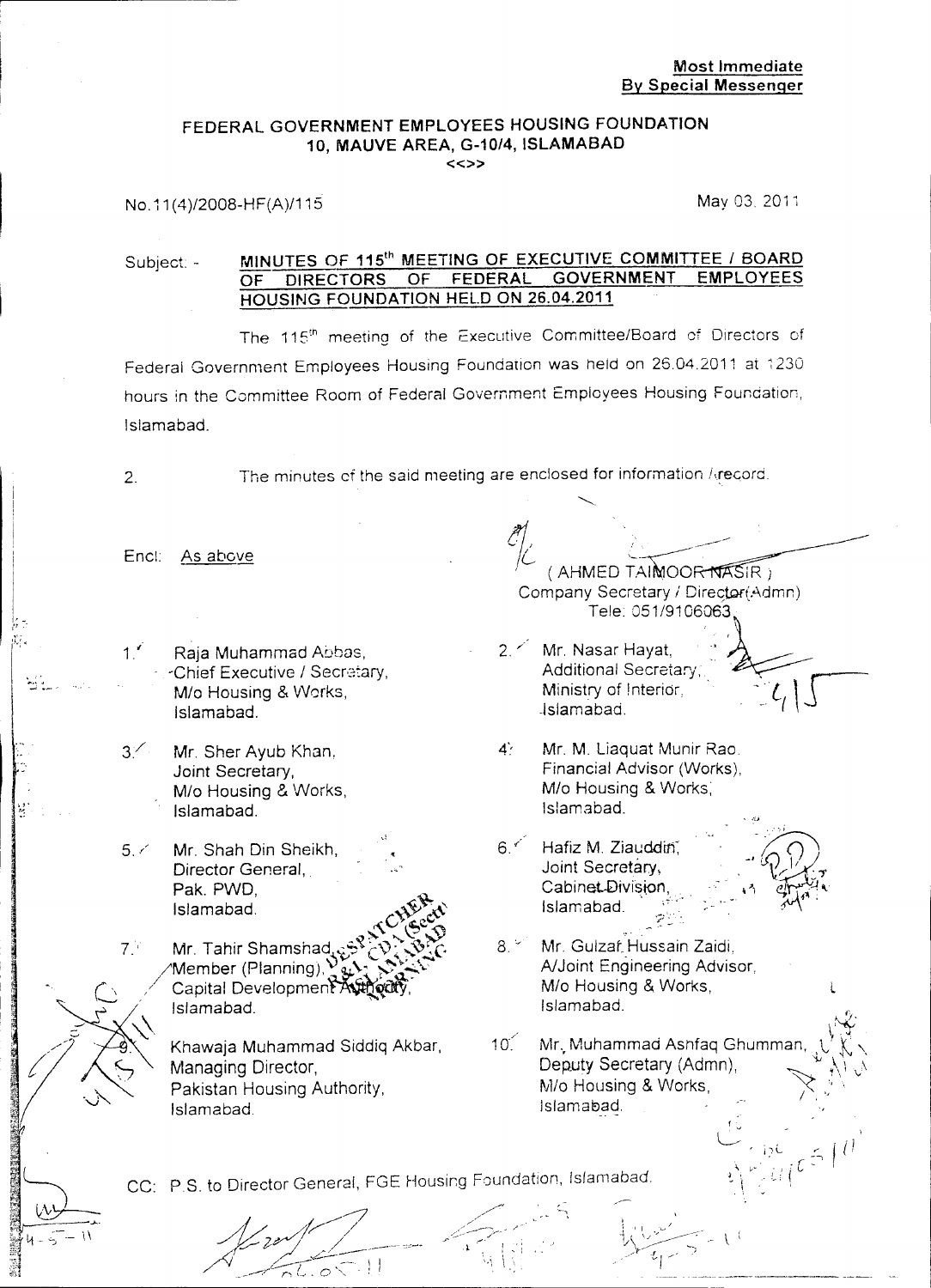#### FEDERAL GOVERNMENT EMPLOYEES HOUSING FOUNDATION 10-MAUVE AREA, *G-10/4,* ISALAMABAD \*\*\*\*

i

#### Subject: MINUNTES OF 115<sup>TH</sup> MEETING OF THE EXECUTIVE COMMITTEE *1* BOARD OF DIRECTORS OF FEDERAL GOVERNMENT EMPOYEES HOUSING FOUNDAITON HELD ON 26-04-2011.

The 115<sup>th</sup> meeting of the Executive Committee / Board of Directors of FGE Housing was held on 26-04-2011 at 12.30 p.m. in the Committee Room of Federal Government Employees Housing Foundation, Islamabad. The meeting was chaired by Raja Muhammad Abbas, Secretary / Chief Executive FGE Housing Foundation, Islamabad. The Chairman welcomed new member of Executive Committee, Khawaja Muhammad Siddiq Akbar and hoped that the Executive Committee will benefit from his experience and knowledge. The list of participants is annexed. The Director General, Housing Foundation presented the items before the Executive Committee.

2. The agenda items discussed in the meeting and decisions taken were as under:-

#### Item No.1: MINUTES OF 114<sup>TH</sup> MEETING OF THE EXECUTIVE COMMITTEE *1* BOARD OF DIRECTORS OF FEDERAL GOVERNMENT EMPLOYEES HOUSING FOUNDATION HELD ON 02-07-2011 AT 11.00 A.M.

The Executive Committee confirmed the minutes of the  $114<sup>th</sup>$ meeting of Executive Committee / Board of Directors held on 02-07-2010.

#### Item No.2: EXPRESSION OF INTEREST FOR JOINT VENTURE PROJECTS WITH FEDERAL GOVERNMENT EMPLOYEES HOUSING FOUNDATION:

The Director Generai, Housing Foundation presented the above item before the members of Executive Committee. He explained that an

 $\sim$   $\sim$   $\sim$  $\backslash$  // ~

\_.\_\_ -",-,~",;--'-,<~.,':~'l.."f"~'~'"..-;":'~~;'.<,'''''~~~''''~''--..".,.~.~""..,:,';;;'~~.~''iP ..-.,~""",~, \_\_ •\_\_

 $\bf{l}$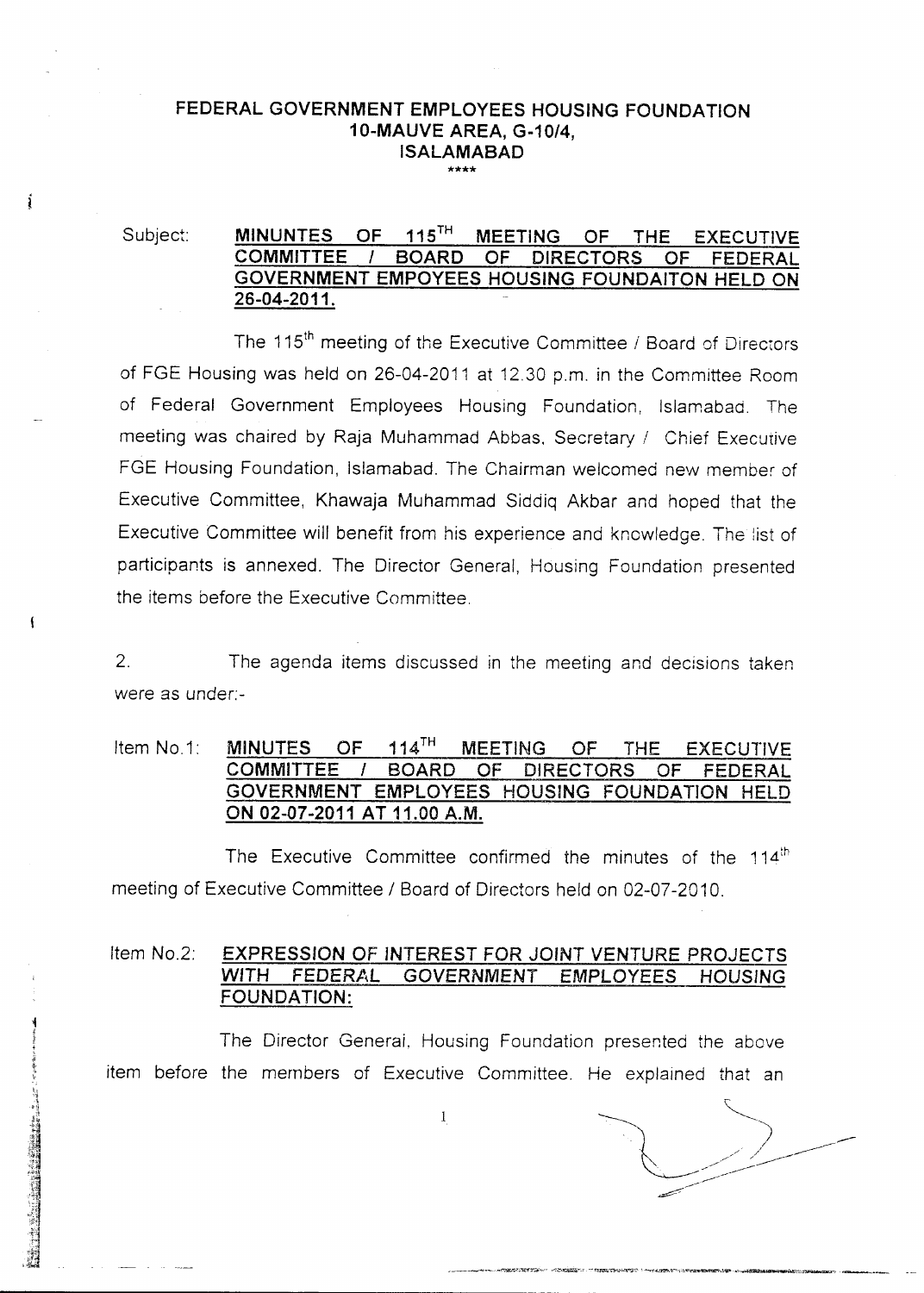Expression of interest for Joint Venture for new Housing Schemes was invited by the Housing Foundation through press. In response thereof 38 proposals were received and out of which 12 proposals were short listed in the 111<sup>th</sup> meeting of Executive Committee. An evaluation committee in its report presented before the Executive Committee. An evaluation committee in its report presented before the<br>Executive Committee in the 112<sup>th</sup> meeting observed that most proposals were deficient in the basic pre-requisites. Furthermore, PPRA has also pointed out some reservations. The Chairman / Secretary(H&W) also observed that in view of incomplete, information proposals could not be evaluated properly and processed further. Therefore, the Executive Committee decided to discard the previous exercise and to re-advertise a fresh expression of interest to call for fresh proposals for development of Housing Scheme on Joint Venture basis. The Chief Executive directed that elaborate criteria for evaluation of proposals in new EOI should be developed before hand. The Member (Planning) COA suggested that Firms who were blacklisted elsewhere shall not be considered for JV projects with FGEHF. Furthermore the Chief Executive directed to fix minimum limits for consideration of proposals i.e. it should be not be less than 100 kanals in case of Apartments proposals, 1500 kanals (on main road) for Housing Scheme and minimum 3000 kanals ( off main road but having proper access) for Housing Schemes.

#### Item No.3. RECOMMENDATIONS OF THE SUB-COMMITTEE OF HARDSHIP QUOTA.

The Director General, Housing Foundation presented before the Executive Committee the recommendations of the Hardship quota sub committee meeting held on 10-02-2011. The Executive Committee after deliberation on the issue, approved the recommendations of the Hardship sub committee subject to the condition that the person should have been original applicant of the scheme, availability of plots of applied category in present or future schemes and observance of Hardship quota limit as well as within the criteria laid down for the Hardship cases.

 $\overline{1}$   $\overline{1}$   $\overline{1}$   $\overline{1}$   $\overline{1}$   $\overline{1}$   $\overline{1}$   $\overline{1}$   $\overline{1}$   $\overline{1}$   $\overline{1}$   $\overline{1}$   $\overline{1}$   $\overline{1}$   $\overline{1}$   $\overline{1}$   $\overline{1}$   $\overline{1}$   $\overline{1}$   $\overline{1}$   $\overline{1}$   $\overline{1}$   $\overline{1}$   $\overline{1}$   $\overline{$  $\sim$  .  $\sim$  $\searrow$ -- \_/ .../.-  $~\uparrow$ 

,~ 1

~ .~ j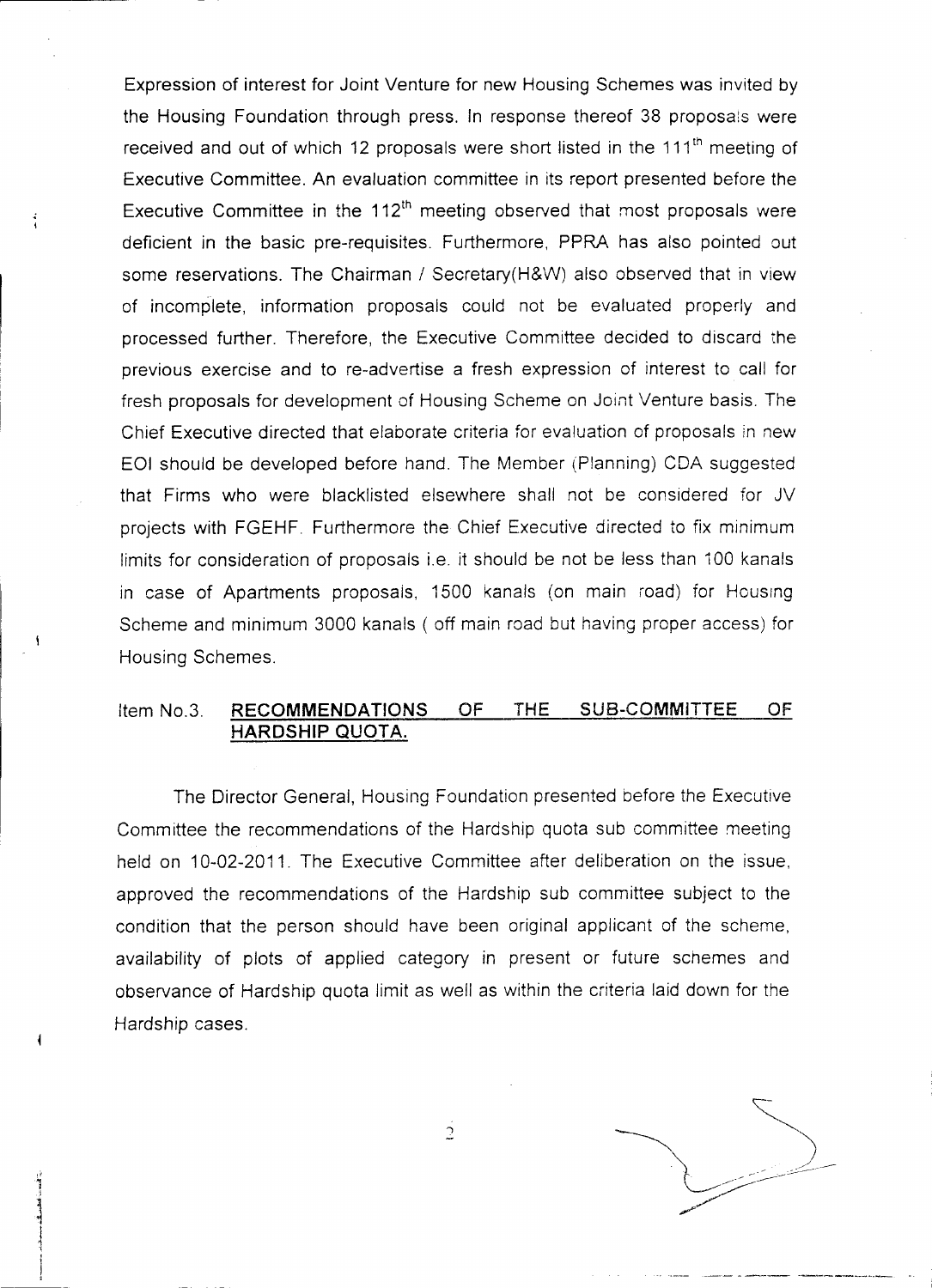#### Item No.4 RECOMMENDATIONS OF THE REVIEW COMMITTEE OF HARDSHIP QUOTA HELD ON 24-03-2011.

The Director General, Housing Foundation presented before the Executive Committee the review report of the meetings of Hardship sub committee held on 11-03-2010, 13-05-2010 and 23-09-2010. The Executive Committee approved the reviewed recommendations of the Hardship sub committee meeting dated 14-03-2011 report with the condition that the person was original applicant of the schemes, subject to availability of plot of applied Category in present / future schemes and observance of Hardship quota as well as within the criteria laid down for the Hardship cases.

#### Item No. 5. RECOMMENDATIONS OF THE SUB-COMMITTEE OF DISABLED QUOTA.

The Director General. Housing Foundation presented before the Executive Committee the report of the Sub Committee constituted for the evaluation / recommendation of the disabled quota cases for allotment. The Executive Committee approved the two cases recommended by the committee subject to availability in present or future schemes.

### Item No.6. ALLOTMENT OF PLOT TO THE EMPLOYEES OF FGE HOUSING FOUNDATION.

The Director General presented before the Executive Committee that 1% quota for the employees of Housing Foundation regarding the allotment of the plot was approved by the Executive Committee in all schemes. For eligibility minimum 10 years regular service in case of Housing Foundation employees and 1  $\frac{1}{2}$  years in Foundation alongwith 10 years Federal government service was fixed for deputationists by the Executive Committee. The Director General explained that now the employees of HF have requested to reduce the eligibility tenure. The Chief Executive was considerate on the employees demand and emphasized that the employees need to be *facilitated* by reducing the *minimum* tenure for eligibility. The Executive Committee agreed to the demand and

 $-3$ 

*""'-----'1,. / \_\_-*  $\mathbb{C}$  ...

.\_"r. ,,'\_ ••~...-., ...•..•\_\_ .~\_, \_\_ ~.\_ •••"\_\_-.-..--\_\_ . ~\_. \_

 $\frac{1}{2}$ i ti 'I 11 ;1 ~--;.----~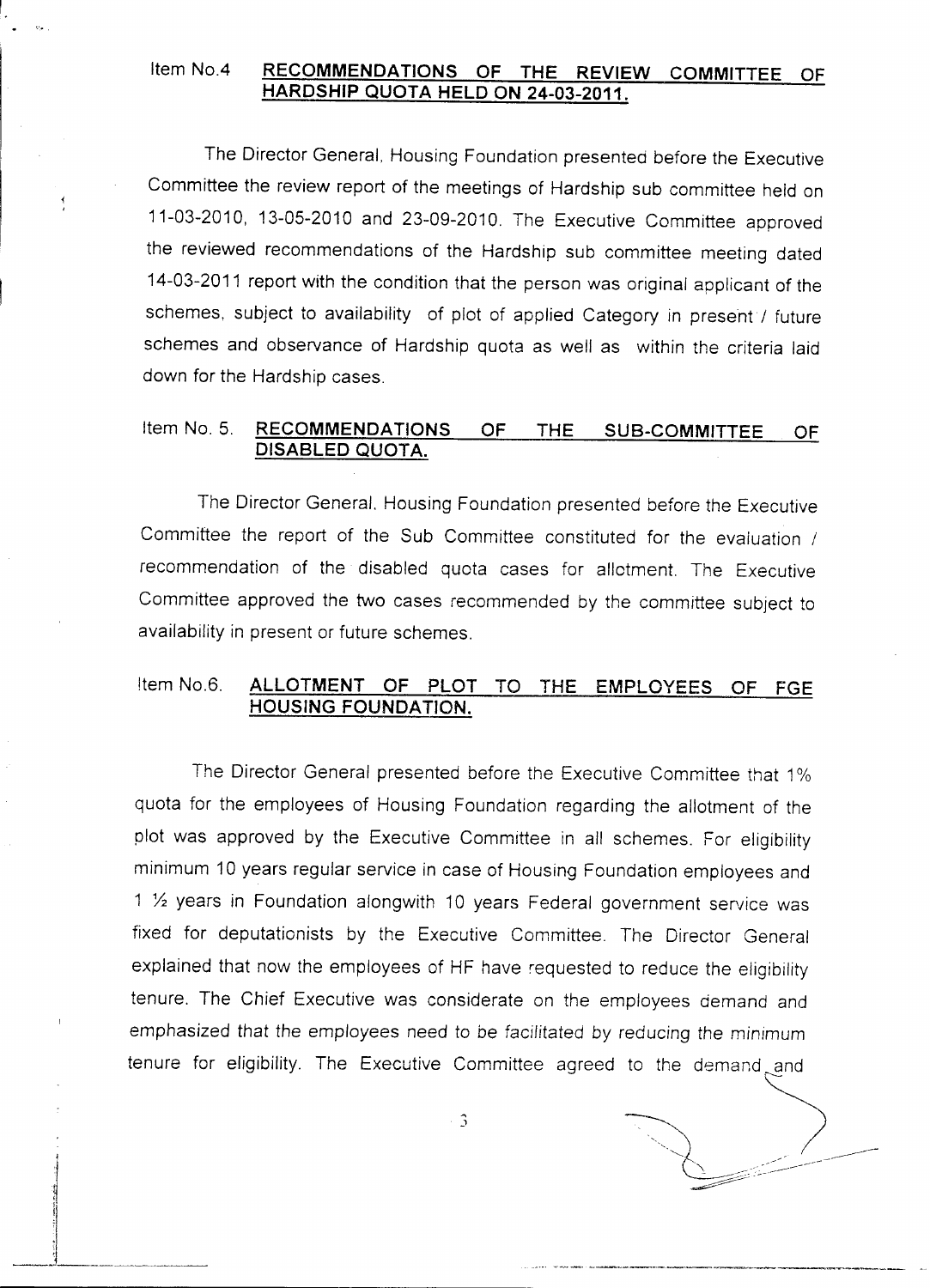directed to finalize the criterion in this regard by a Sub-Committee comprising the following:-

- 1. Director General, FGEHF.
- 2. Joint Secretary(H&W)
- 3. Financial Advisor(Works)H&W
- 4. Member (Planning) CDA.
- 5. Director(Finance),HF
- 6. Employees representative(President of Union)

The sub committee should complete the criterion within 30 days.

## Item No.7 CASE OF EMPOLYEES OF PAKISTAN RAILWAYS

The Director General presented the item regarding the eligibility of Railway employees before the members of Executive Committee. The Director (Law) explained the intricacies of the Supreme Court decision on the issue and emphasized to keep the legal issues in view while taking the decision on the case. Therefore the Executive Committee decided to constitute a sub committee to work out and establish the question of eligibility of Railway employees who applied in the Phase-IV as per decision of the court. The Chief Executive directed to scrutinize such applications on merit after confirmation of service particulars from their respective departments and subject to availability of plots in future Phases.

#### Item NO.8.

After the circulated agenda items were finished, the Director General, Housing Foundation presented an additional agenda item regarding allotment of a Mosque plot in Phase-III on the request of Dr. Syed Abdul Khaliq Pirzada. The ICT representative explained that the Chief Commissioner vide his letter dated 27-05-2008 has already recommended the possession of plot for Masjid / Library to Dr. Syed Abdul Khaliq Pirzada and if available the Housing Foundation may allot a plot to him. The Director General, Housing Foundation explained that the plot initially requested by Dr. Pirzada is no more available now but one plot out of

 $\overline{4}$ 

 $\bigcirc$  .  $\bigcirc$ --- ---

#in 1992 of the American Product of The American Product of The American Product of The American Product of Th<br>- The American Product of The American Product of The American Product of The American Product of The American<br> ~  $\frac{1}{2}$ .\_~ ,~ *1*

1

d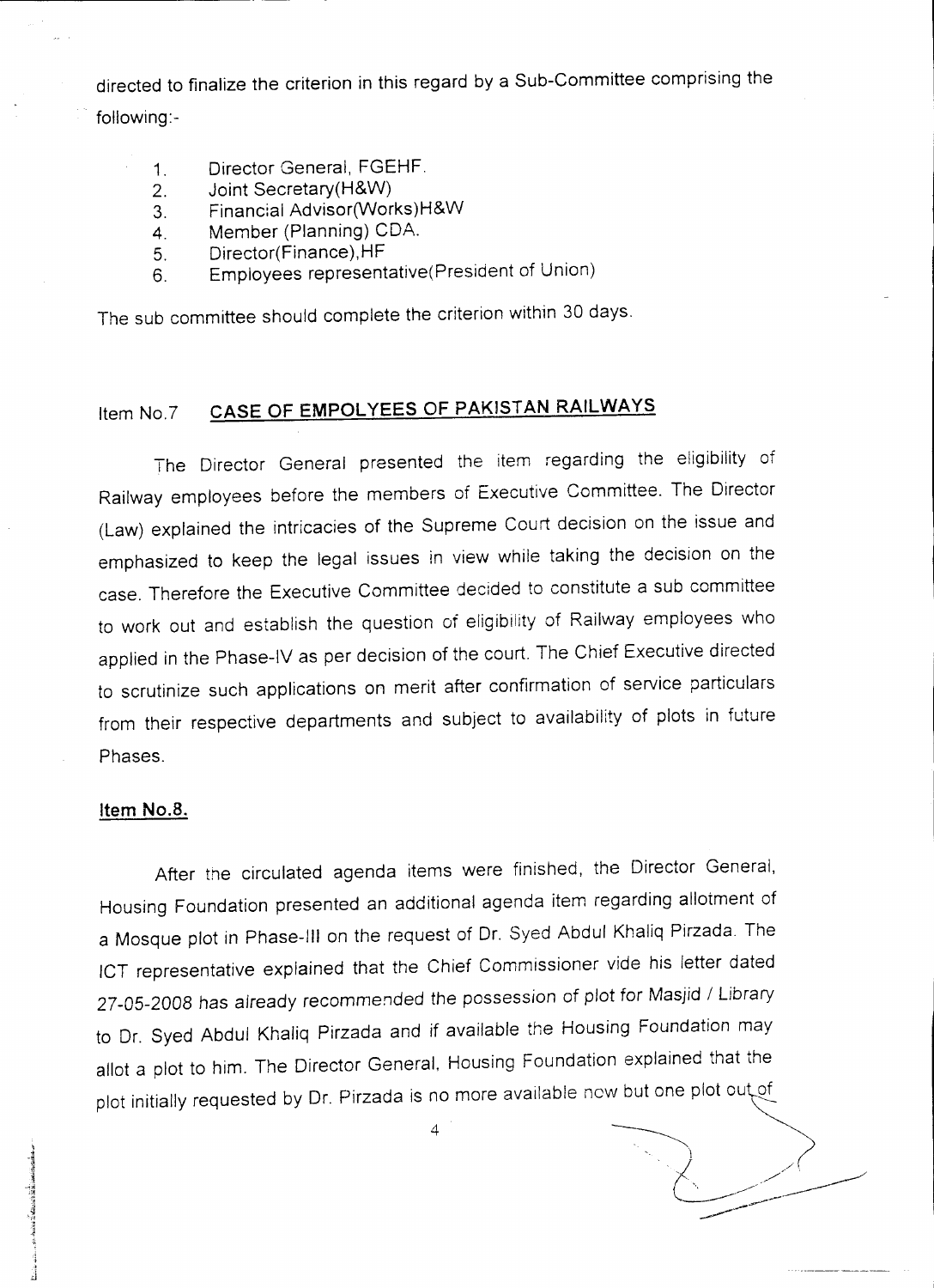the balance / remaining plot in Phase-III can be allotted. The Executive Committee decided to accede to the request for allotment of one plot out of remaining plots for masjid, subject to fulfillment of all the requisite formalities.

The meeting ended with vote of thanks from and to the chair.

**.** -------

1~¥i -1 i '3 ~-~

 $\dot{\mathcal{L}}$